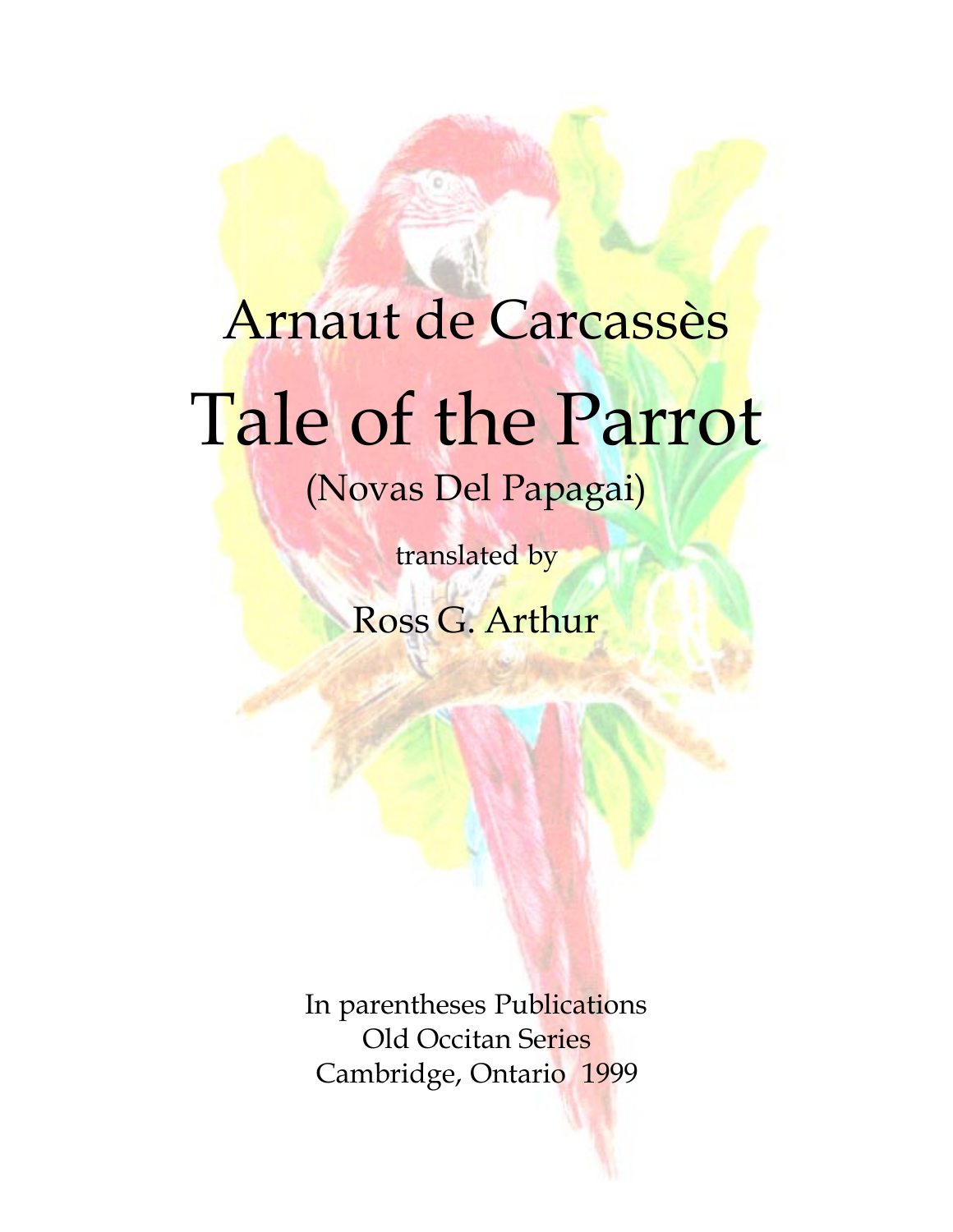| In a garden enclosed by a wall                     |    |
|----------------------------------------------------|----|
| in the shade of a leafy laurel,                    |    |
| I heard a parrot discoursing                       |    |
| on the subject I will relate to you.               |    |
| He had come before a lady                          | 5  |
| and brought her greetings from afar.               |    |
| "My lady," he said to her, "God save you!          |    |
| I am a messenger, and may it not displease you     |    |
| if I tell you why I have                           |    |
| come here to you in this garden.                   | 10 |
| The best knight who ever lived,                    |    |
| the most distinguished and full of joy,            |    |
| Antiphanor, the son of the king                    |    |
| who gave a tournament in your honor,               |    |
| sends you a hundred thousand greetings,            | 15 |
| and prays you, through me, to love him.            |    |
| For without you he cannot be cured                 |    |
| of the lovesickness which makes him languish;      |    |
| no doctor can help him at all,                     |    |
| but you have it in your power.                     | 20 |
| You can cure him, if you are willing;              |    |
| if you will only send to him, by me,               |    |
| a jewel which he may wear for your love,           |    |
| then you will release him from his sorrow.         |    |
| By my faith, I will tell you more                  | 25 |
| about why you ought to grant him your mercy:       |    |
| for, if it please you, he would rather die for you |    |
| than live happily for another."                    |    |
| With that, the lady replied to him                 |    |
|                                                    |    |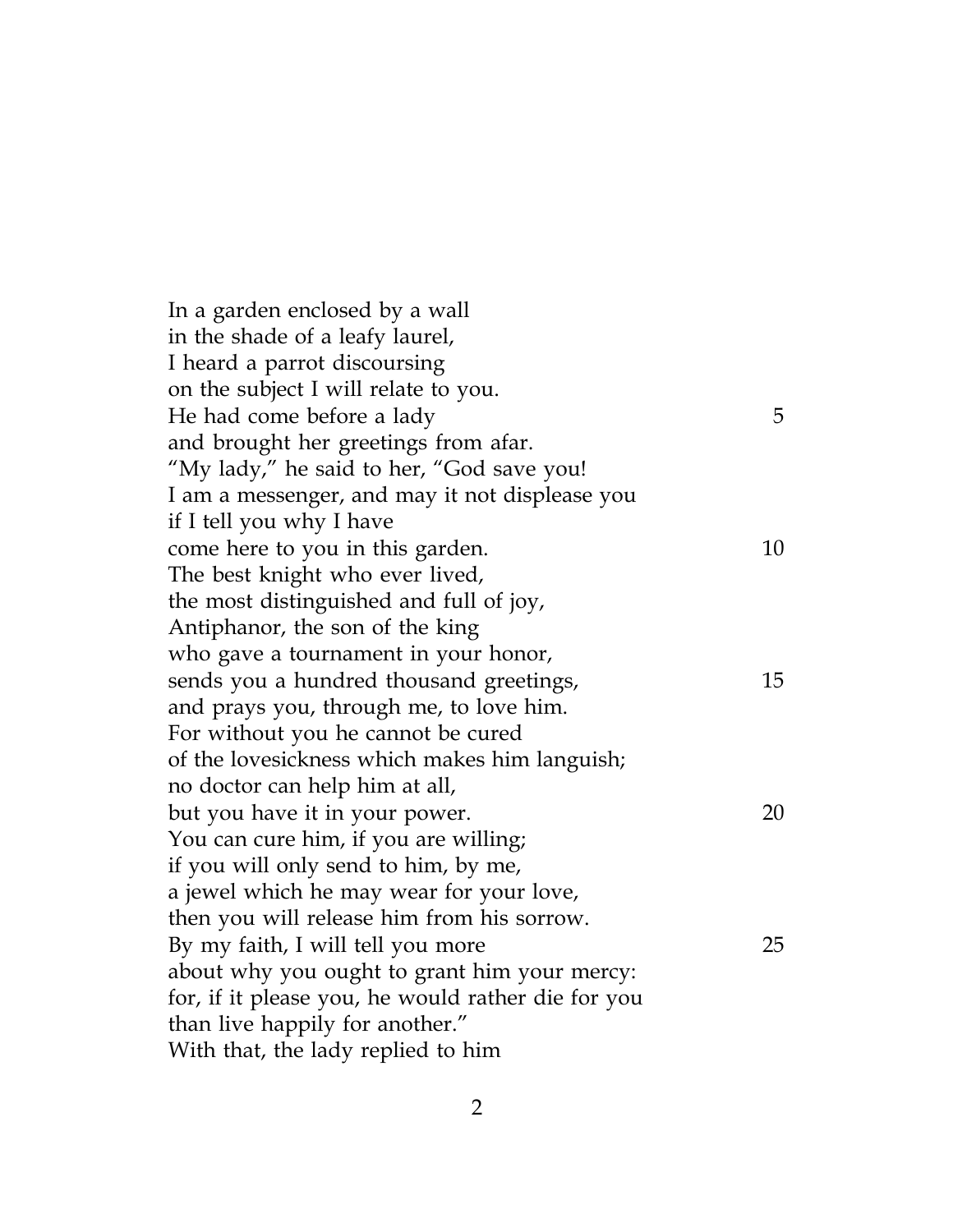| and said, "Friend, from where have                  | 30 |
|-----------------------------------------------------|----|
| you come here, and what do you seek?                |    |
| You seem too eloquent to me!                        |    |
| When you dare to say that I should give             |    |
| a jewel, or offer one                               |    |
| to any Christian man at all,                        | 35 |
| you exert yourself in vain.                         |    |
| But since I find you so amiable,                    |    |
| you may, in this garden,                            |    |
| speak to me and say what you wish,                  |    |
| for you will not be attacked or captured.           | 40 |
| But I am very sorry, for love of you,               |    |
| since you are so noble and good,                    |    |
| that you dared to give me such advice."             |    |
| "And I, my lady, am astonished                      |    |
| that you do not love him with a good heart."        | 45 |
| "Parrot, I would have you know                      |    |
| that I love the most capable man in the world."     |    |
| "And who is that, lady?" "My husband."              |    |
| "It is never right for the husband                  |    |
| to be all powerful:                                 | 50 |
| You may certainly love him, openly,                 |    |
| but then, in secret, you should                     |    |
| love the man who, loving, dies                      |    |
| for your love, without deception."                  |    |
| "Parrot, you are far too good a speaker.            | 55 |
| It seems to me that if you were a knight            |    |
| you would know very well how to entreat the ladies. |    |
| But still, that won't prevent me                    |    |
| from asking you the reason why                      |    |
| I should commit such treason against                | 60 |
| the man to whom I've pledged my faith."             |    |
| "Lady, I will surely tell you:                      |    |
| Love has no respect for oaths,                      |    |
| and the will follows desire."                       |    |
| "You speak very well, God help me,                  | 65 |
|                                                     |    |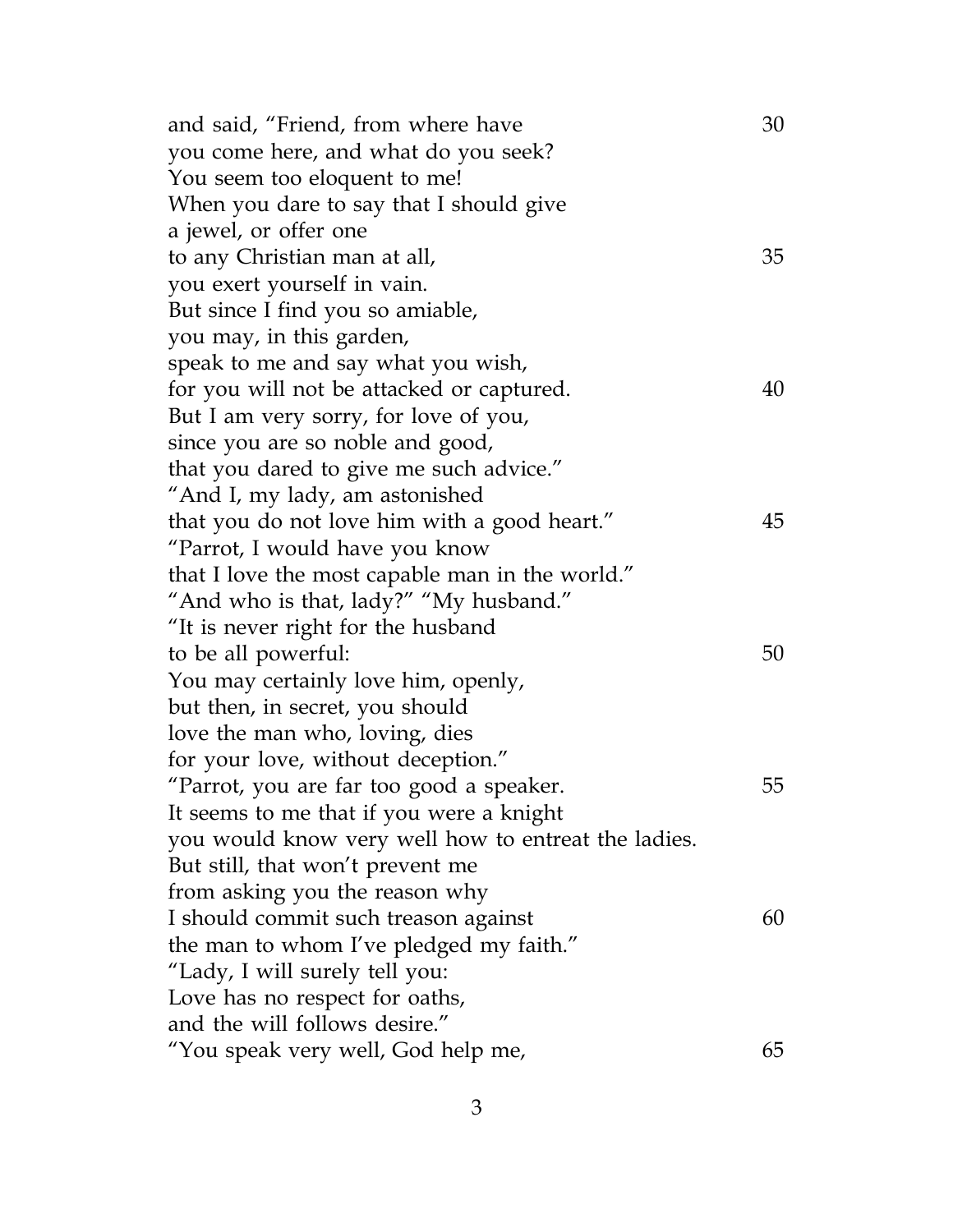| but, for all that, I have defeated you already;   |     |
|---------------------------------------------------|-----|
| I love my husband more than anything              |     |
| there is in all the world, in good faith,         |     |
| and I don't want any other lover.                 |     |
| How could you dare advise such impropriety,       | 70  |
| saying that I should love where my heart is not?" |     |
| "Lady, I am not saying anything improper.         |     |
| It seems to me that you are getting angry.        |     |
| Still, if you wish to listen to me,               |     |
| you cannot reasonably defend                      | 75  |
| yourself from loving Antiphanor.                  |     |
| I grant you, it is right and proper               |     |
| that you should, in public,                       |     |
| love your husband more than all others;           |     |
| but then you should have mercy                    | 80  |
| on the man who is dying for your love.            |     |
| Do you not remember Blancaflor,                   |     |
| who loved Floris, without deception,              |     |
| or Iseult, who loved Tristan,                     |     |
| or Thisbe, when she went to the                   | 85  |
| gates to speak with Pyramus,                      |     |
| and no one could dissuade her?                    |     |
| You may find a model in any of these.             |     |
| What good would it do you if Antiphanor           |     |
| should languish and die for your love?            | 90  |
| The god of Love and his power -                   |     |
| I know that they will repay you ill,              |     |
| and I myself, I will say                          |     |
| all the evil I can about you,                     |     |
| if you will not grant me soon that                | 95  |
| if he loves you, you love him."                   |     |
| "Parrot, may God advise me,                       |     |
| again I tell you that I am astonished,            |     |
| for you know how to speak so well.                |     |
| And since you want so much to entreat me          | 100 |
| on behalf of Antiphanor, your master,             |     |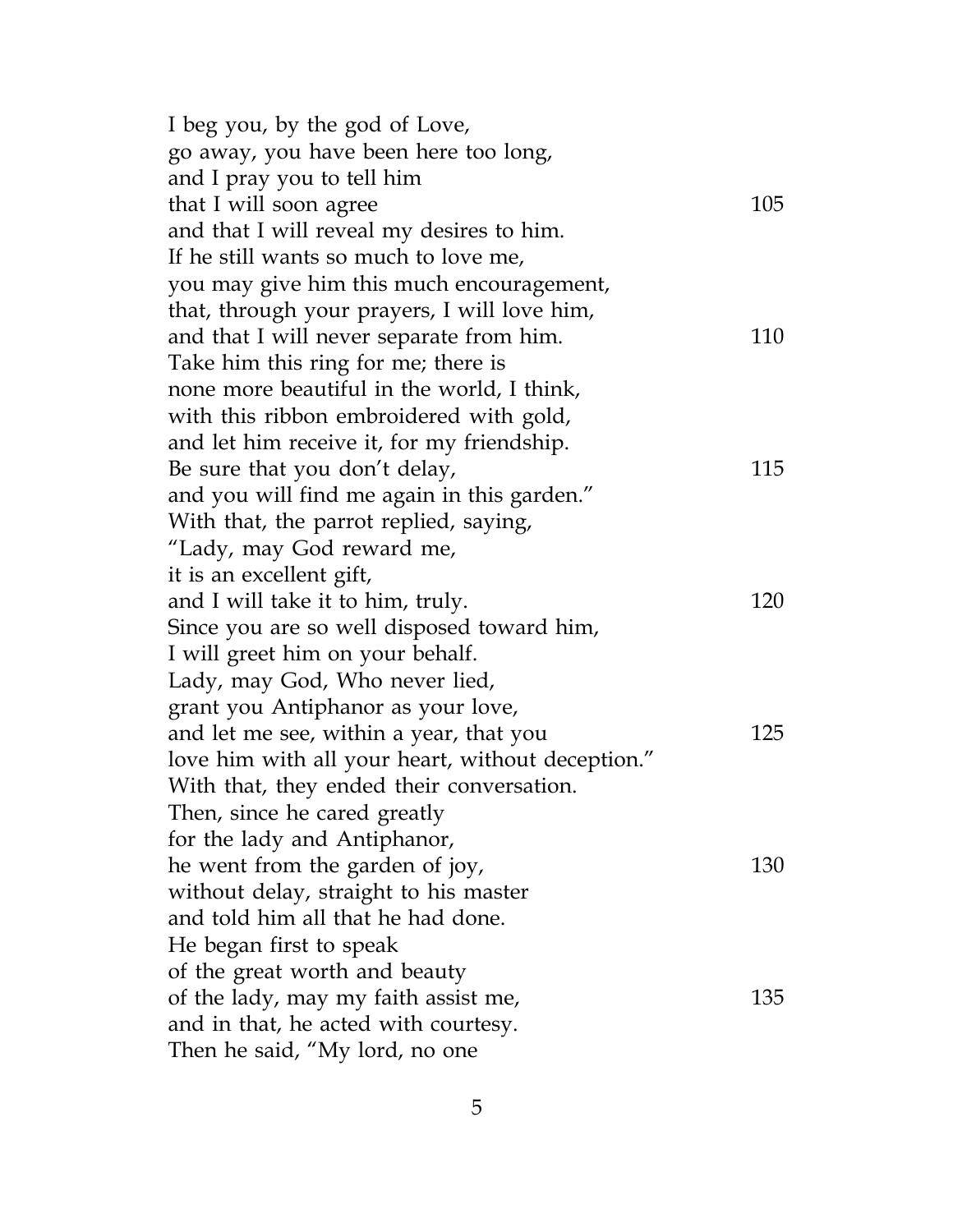| will ever raise a parrot                         |     |
|--------------------------------------------------|-----|
| who will speak as well for his master's          |     |
| as I have done, for your love.                   | 140 |
| I went secretly into the garden;                 |     |
| I didn't want any one to be                      |     |
| able to follow my tracks,                        |     |
| for I would rather be free than a captive.       |     |
| I found the lady, truly,                         | 145 |
| and I offered your love to her,                  |     |
| and she sends you this ring,                     |     |
| the most beautiful in the world, I think,        |     |
| with this ribbon embroidered with gold, so you   |     |
| would take it for her friendship.                | 150 |
| Take it for her love,                            |     |
| and may God give you benefit and honor from it.  |     |
| But I have no idea why                           |     |
| we don't carefully take the opportunity          |     |
| to make our way into the garden:                 | 155 |
| I'm not sure what advice to give you about this: |     |
| but my idea would be to set fire to the tower    |     |
| and to the roof, for your love.                  |     |
| Once the fire has been lighted,                  |     |
| you can enter easily,                            | 160 |
| make your approaches to your lady,               |     |
| hold her in your arms and embrace her."          |     |
| Antiphanor replied quickly,                      |     |
| "First return to the meeting-place,              |     |
| and please, speak with her;                      | 165 |
| then, reveal these plans to her."                |     |
| With that, the two of them separated.            |     |
| The parrot is certainly a loyal                  |     |
| and sincere friend to him.                       |     |
| He flies toward the garden,                      | 170 |
| finds the lady under a pine tree,                |     |
| and greets her in his language:                  |     |
| "Lady, may God Who created you                   |     |
|                                                  |     |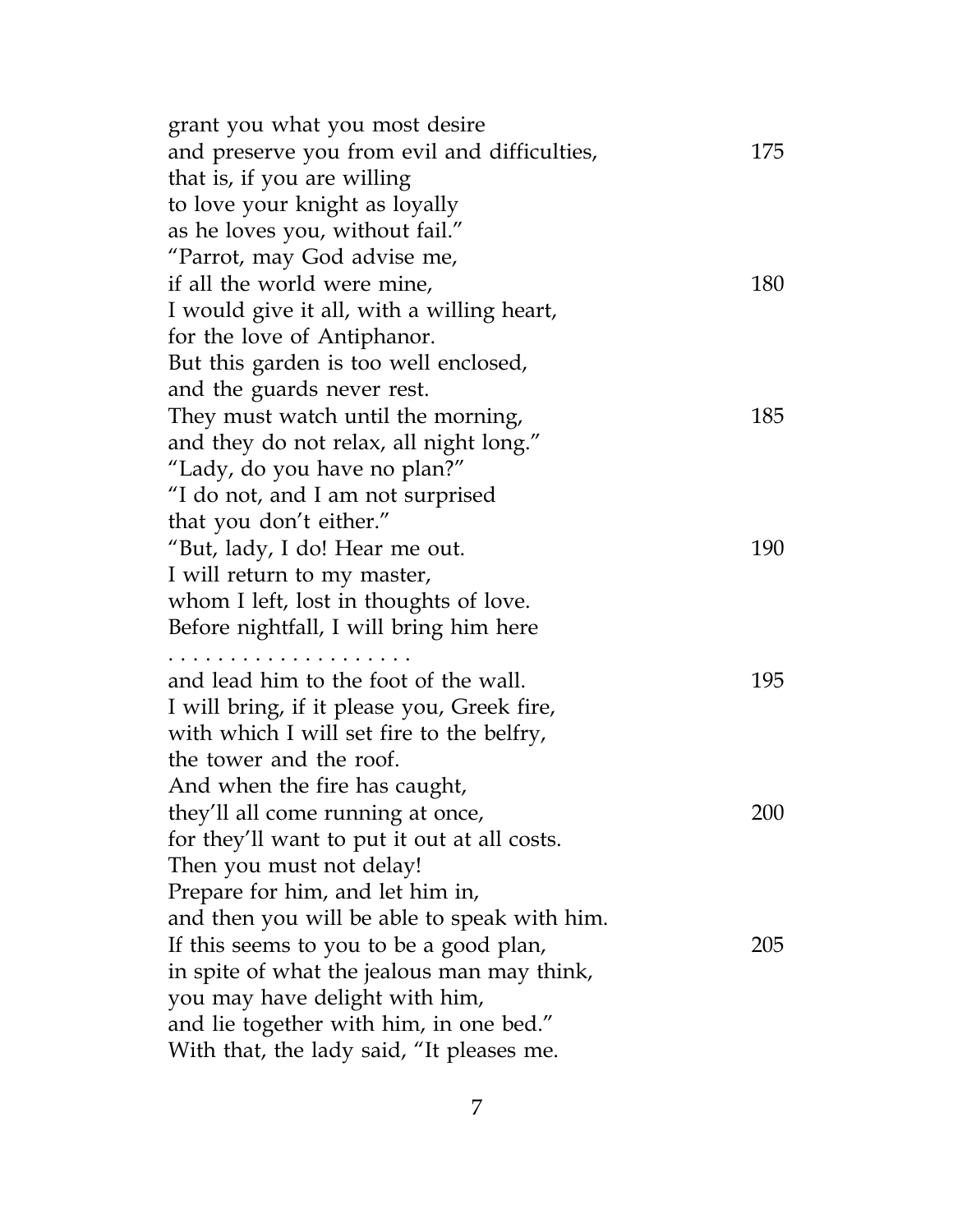| Go now to get him at once."                   | 210 |
|-----------------------------------------------|-----|
| With that, the parrot went                    |     |
| to Antiphanor, who was waiting for him.       |     |
| He found him on his horse,                    |     |
| all equipped with his armor;                  |     |
| he wore his helmet and his hauberk,           | 215 |
| and his iron greaves as well;                 |     |
| he had on his spurs of gold,                  |     |
| and his sword was fastened at his side.       |     |
| The parrot came before him.                   |     |
| "Lord," he said, "in my opinion"              | 220 |
| tonight you will see that which               |     |
| you most love, in good faith.                 |     |
| Your lady requests, through me,               |     |
| that you come to her directly.                |     |
| Be off! And ride quietly                      | 225 |
| so that no man may hear you as you pass,      |     |
| and no one may know anything                  |     |
| about your plans, unless they guess.          |     |
| But still we need the Greek fire              |     |
| in an iron or steel pot.                      | 230 |
| I will take it in my claws -                  |     |
| give me some right away."                     |     |
| On the spot, Antiphanor                       |     |
| gave him as much of it as he wanted.          |     |
| They rode so hard that                        | 235 |
| by nightfall that were near the tower.        |     |
| The watchmen cried out from the belfry:       |     |
| one went to look, and passed the news along:  |     |
| they would keep watch until the morning,      |     |
| and not relax, all night long.                | 240 |
| With that, Antiphanor dismounted              |     |
| and took off all his equipment,               |     |
| putting it near the horse,                    |     |
| keeping only his steel sword,                 |     |
| which he wanted to keep fastened to his side: | 245 |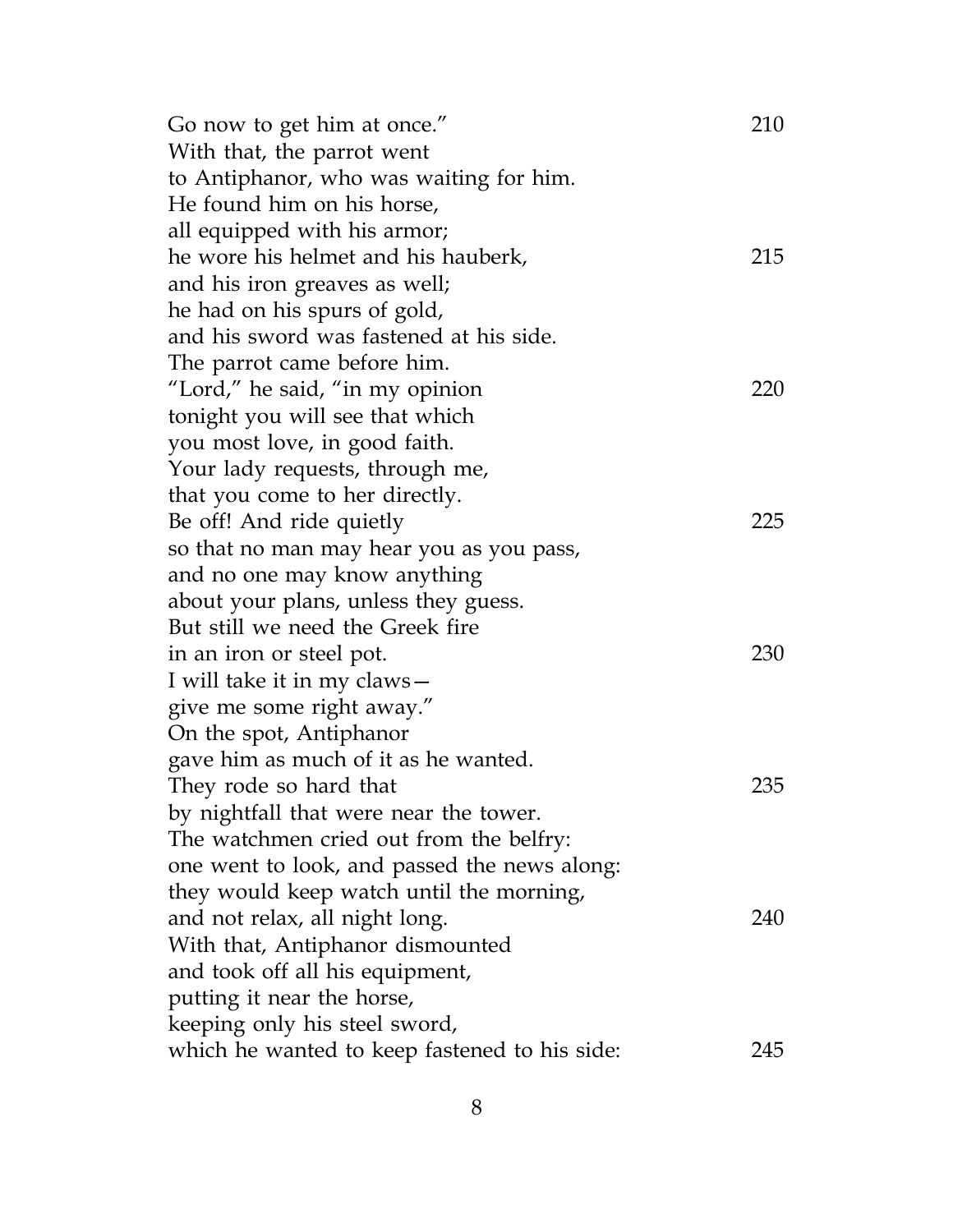| but there was no need, you may believe me. |     |
|--------------------------------------------|-----|
| Fearlessly, securely,                      |     |
| he moved toward the foot of the wall.      |     |
| The parrot, from the other side,           |     |
| went into the garden, for he was anxious   | 250 |
| to start the fire, since he had            |     |
| left his lord alone, but fearless.         |     |
| First he came before the lady,             |     |
| as if he was a sparrowhawk;                |     |
| he stopped right at her feet,              | 255 |
| and then said to her at once,              |     |
| "Lady, I have left my lord                 |     |
| disarmed, at the large gate.               |     |
| Prepare for him, and let him in,           |     |
| while I go set fire to the castle."        | 260 |
| "Parrot, in my prudence,                   |     |
| I have made all the preparations.          |     |
| I have the keys of the castle with me,     |     |
| here, on this cushion.                     |     |
| Go, set fire to the castle!"               | 265 |
| I do not believe that any bird             |     |
| ever performed such a daring exploit       |     |
| as this, or even attempted it.             |     |
| And the parrot, without being seen         |     |
| .                                          | 270 |
| next to the tower, near the terrace,       |     |
| went to set fire to the roof.              |     |
| The fire took hold in four corners,        |     |
| and the cry rose up at once:               |     |
| they all cried "Fire!" with one voice.     | 275 |
| The lady came to the gate,                 |     |
| and opened it, without the permission      |     |
| of the watchmen, and against their will.   |     |
| Antiphanor came into the garden,           |     |
| and in a bed beneath a laurel              | 280 |
| he lay down with his lady.                 |     |